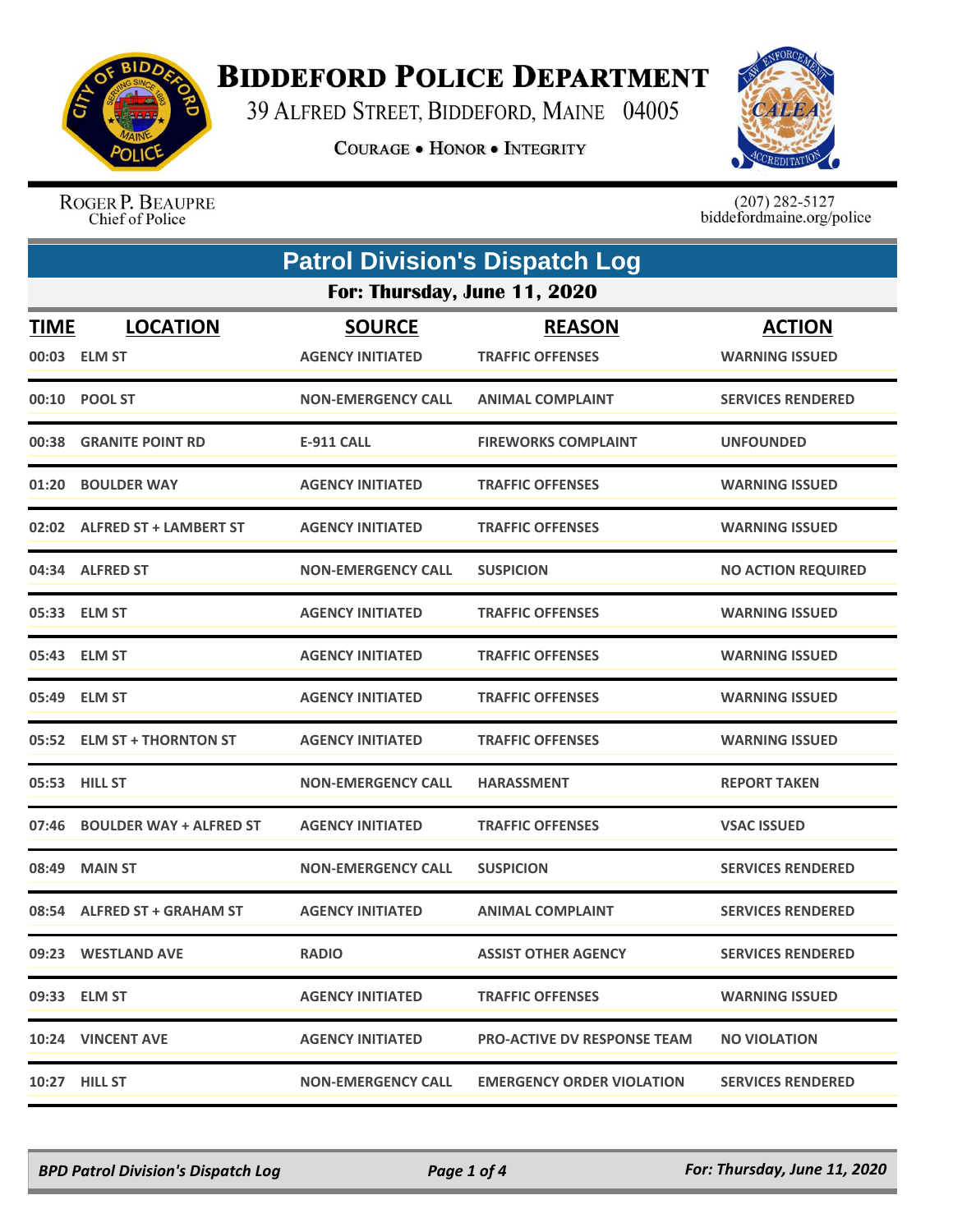| <b>TIME</b> | <b>LOCATION</b>                                      | <b>SOURCE</b>             | <b>REASON</b>                                                  | <b>ACTION</b>                |  |  |
|-------------|------------------------------------------------------|---------------------------|----------------------------------------------------------------|------------------------------|--|--|
|             | 10:47 TAYLOR ST                                      | <b>AGENCY INITIATED</b>   | <b>PRO-ACTIVE DV RESPONSE TEAM</b>                             | <b>NO VIOLATION</b>          |  |  |
|             | 10:55 WESTERN AVE                                    | <b>AGENCY INITIATED</b>   | <b>PRO-ACTIVE DV RESPONSE TEAM</b>                             | <b>REFERRED OTHER AGENCY</b> |  |  |
|             | 11:05 PRECOURT ST                                    | <b>AGENCY INITIATED</b>   | <b>TRAFFIC OFFENSES</b>                                        | <b>VSAC ISSUED</b>           |  |  |
|             | 11:17 SPRUCE ST + ELM ST                             | <b>NON-EMERGENCY CALL</b> | <b>DISTURBANCE / NOISE</b>                                     | <b>SERVICES RENDERED</b>     |  |  |
|             | 11:39 STATE ST                                       | <b>AGENCY INITIATED</b>   | <b>PRO-ACTIVE DV RESPONSE TEAM</b>                             | <b>NO VIOLATION</b>          |  |  |
|             | 12:05 ELM ST                                         | <b>AGENCY INITIATED</b>   | <b>TRAFFIC OFFENSES</b>                                        | <b>VSAC ISSUED</b>           |  |  |
|             | 12:35 MAY ST                                         | <b>AGENCY INITIATED</b>   | <b>TRAFFIC OFFENSES</b>                                        | <b>WARNING ISSUED</b>        |  |  |
|             | 12:50 ELM ST                                         | <b>NON-EMERGENCY CALL</b> | <b>SUSPICION</b>                                               | <b>CITATION ISSUED</b>       |  |  |
|             |                                                      |                           | OFFENDER: NICHOLAS SCHWARZ  AGE: 32  RESIDENT OF: PORTLAND, ME |                              |  |  |
|             | <b>CHARGE: UNLAWFUL POSSESSION OF SCHEDULED DRUG</b> |                           |                                                                |                              |  |  |
| 13:13       | <b>BACON ST</b>                                      | <b>NON-EMERGENCY CALL</b> | <b>SEX OFFENDER REGISTRATION</b>                               | <b>SERVICES RENDERED</b>     |  |  |
| 13:29       | <b>NEWTOWN RD</b>                                    | <b>E-911 CALL</b>         | <b>DOMESTIC COMPLAINTS</b>                                     | <b>REPORT TAKEN</b>          |  |  |
|             | 13:44 CRESTWOOD DR                                   | <b>NON-EMERGENCY CALL</b> | <b>CRIMINAL MISCHIEF</b>                                       | <b>SERVICES RENDERED</b>     |  |  |
|             | 14:01 HILL ST                                        | <b>AGENCY INITIATED</b>   | <b>TRAFFIC OFFENSES</b>                                        | <b>WARNING ISSUED</b>        |  |  |
|             | 14:09 WENDELL AVE + WEST ST                          | <b>AGENCY INITIATED</b>   | <b>TRAFFIC OFFENSES</b>                                        | <b>WARNING ISSUED</b>        |  |  |
|             | 14:17 WENTWORTH ST                                   | <b>E-911 CALL</b>         | 911 MISUSE                                                     | <b>SERVICES RENDERED</b>     |  |  |
|             | 14:25 SUMMER ST                                      | <b>NON-EMERGENCY CALL</b> | <b>ANIMAL COMPLAINT</b>                                        | <b>WARNING ISSUED</b>        |  |  |
|             | <b>14:38 MAIN ST</b>                                 | <b>NON-EMERGENCY CALL</b> | FRAUD / SCAM                                                   | <b>SERVICES RENDERED</b>     |  |  |
|             | <b>14:52 WENTWORTH ST</b>                            | <b>NON-EMERGENCY CALL</b> | <b>MENTAL ILLNESS CASES</b>                                    | <b>SERVICES RENDERED</b>     |  |  |
|             | <b>14:55 BIDDEFORD GATEWAY CTR</b>                   | <b>NON-EMERGENCY CALL</b> | <b>SHOPLIFTING</b>                                             | <b>REPORT TAKEN</b>          |  |  |
|             | 14:57 SUMMER ST                                      | <b>AGENCY INITIATED</b>   | <b>ANIMAL COMPLAINT</b>                                        | <b>SERVICES RENDERED</b>     |  |  |
|             | 15:09 OLD POOL RD + BRIDGE RD                        | <b>E-911 CALL</b>         | <b>ROAD HAZARD</b>                                             | <b>REFERRED OTHER AGENCY</b> |  |  |
|             | 15:15 ELM ST                                         | <b>AGENCY INITIATED</b>   | <b>ANIMAL COMPLAINT</b>                                        | <b>SERVICES RENDERED</b>     |  |  |
|             | 15:15 ELM ST                                         | <b>E-911 CALL</b>         | 911 MISUSE                                                     | <b>DISPATCH HANDLED</b>      |  |  |
|             | 15:17 ANDREWS RD                                     | <b>E-911 CALL</b>         | 911 MISUSE                                                     | <b>DISPATCH HANDLED</b>      |  |  |
|             | 15:18 ELM ST                                         | E-911 CALL                | 911 MISUSE                                                     | <b>NO ACTION REQUIRED</b>    |  |  |
|             |                                                      |                           |                                                                |                              |  |  |

*BPD Patrol Division's Dispatch Log Page 2 of 4 For: Thursday, June 11, 2020*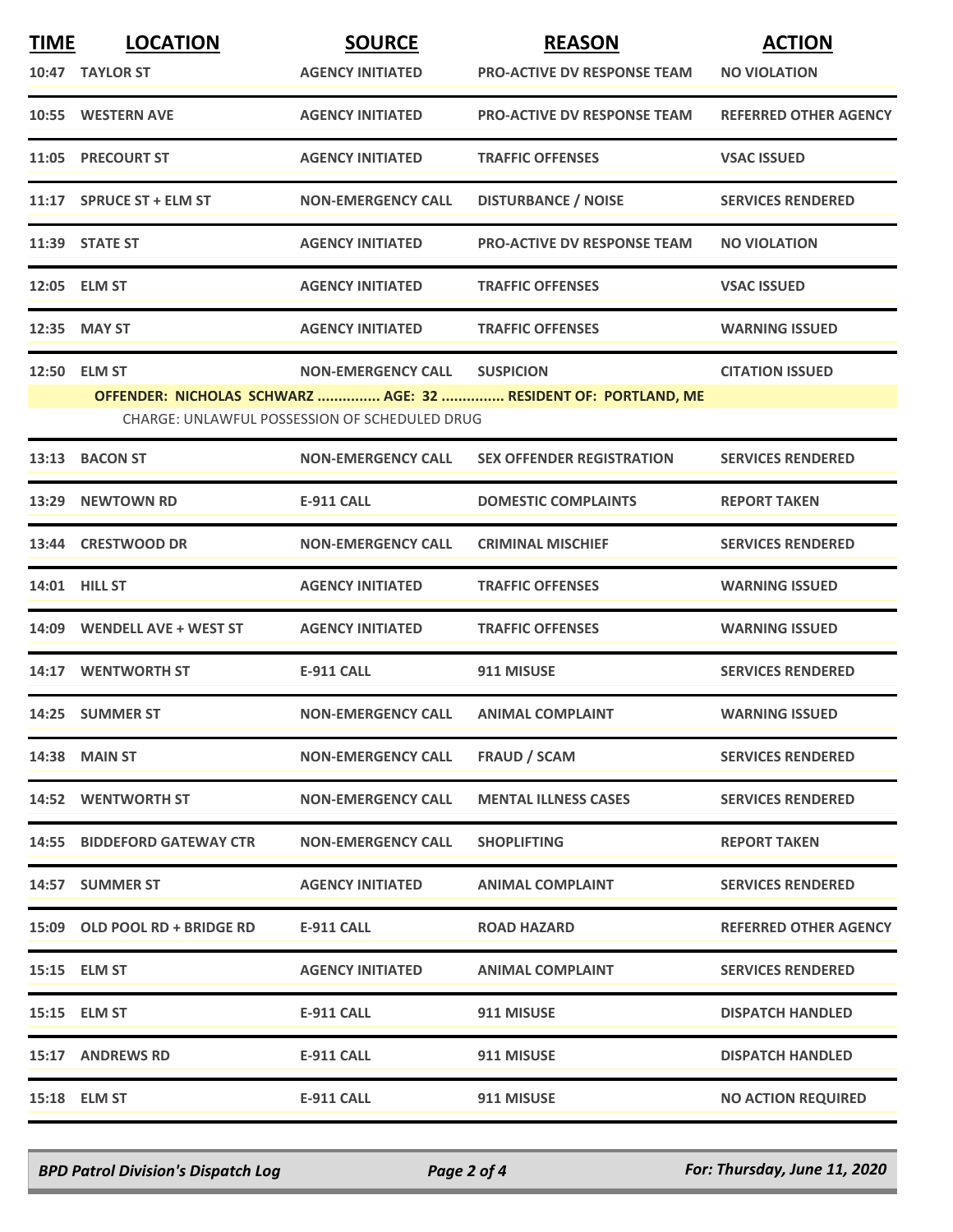| <b>TIME</b> | <b>LOCATION</b><br>15:19 CLEAVES ST                                                                                                                                                                                                                                                               | <b>SOURCE</b><br><b>NON-EMERGENCY CALL</b> | <b>REASON</b><br><b>ANIMAL COMPLAINT</b>  | <b>ACTION</b><br><b>REFERRED OTHER AGENCY</b> |
|-------------|---------------------------------------------------------------------------------------------------------------------------------------------------------------------------------------------------------------------------------------------------------------------------------------------------|--------------------------------------------|-------------------------------------------|-----------------------------------------------|
|             | 15:22 BOULDER WAY                                                                                                                                                                                                                                                                                 | <b>NON-EMERGENCY CALL</b>                  | <b>ARTICLES LOST/FOUND</b>                | <b>REPORT TAKEN</b>                           |
|             | <b>15:55 MEDICAL CENTER DR</b>                                                                                                                                                                                                                                                                    | <b>WALK-IN AT STATION</b>                  | <b>THEFT</b>                              | <b>REPORT TAKEN</b>                           |
|             | 16:16 RIVER RD + MURCH RD                                                                                                                                                                                                                                                                         | <b>AGENCY INITIATED</b>                    | <b>TRAFFIC OFFENSES</b>                   | <b>WARNING ISSUED</b>                         |
| 16:50       | <b>MIDDLE ST</b>                                                                                                                                                                                                                                                                                  | <b>WALK-IN AT STATION</b>                  | <b>ASSIST OTHER AGENCY</b>                | <b>SERVICES RENDERED</b>                      |
|             | <b>16:55 BOULDER WAY</b>                                                                                                                                                                                                                                                                          | <b>NON-EMERGENCY CALL</b>                  | <b>HARASSMENT</b>                         | <b>SERVICES RENDERED</b>                      |
|             | 17:00 BRADBURY ST                                                                                                                                                                                                                                                                                 | <b>NON-EMERGENCY CALL</b>                  | <b>ARTICLES LOST/FOUND</b>                | <b>NO ACTION REQUIRED</b>                     |
|             | 17:01 POOL ST                                                                                                                                                                                                                                                                                     | <b>AGENCY INITIATED</b>                    | <b>PAPERWORK</b>                          | <b>PAPERWORK SERVED</b>                       |
| 17:09       | <b>SPRUCE ST</b><br><b>E-911 CALL</b><br><b>OPERATING UNDER INFLUENCE</b><br><b>ARREST(S) MADE</b><br>OFFENDER: EMILY IRENE WINN  AGE: 30  RESIDENT OF: BIDDEFORD, ME<br><b>CHARGE: DRIVING TO ENDANGER</b><br>CHARGE: FAILING TO NOTIFY OF MOTOR VEHICLE ACCIDENT<br>CHARGE: OUI (DRUG OR COMBO) |                                            |                                           |                                               |
|             | 18:26 SOUTH ST                                                                                                                                                                                                                                                                                    | <b>WALK-IN AT STATION</b>                  | <b>SUSPICION</b>                          | <b>SERVICES RENDERED</b>                      |
|             | 19:45 ALFRED ST                                                                                                                                                                                                                                                                                   | <b>NON-EMERGENCY CALL</b>                  | <b>FRAUD / SCAM</b>                       | <b>REPORT TAKEN</b>                           |
|             | 19:49 GRAHAM ST                                                                                                                                                                                                                                                                                   | <b>E-911 CALL</b>                          | 911 MISUSE                                | <b>WARNING ISSUED</b>                         |
|             | 19:54 KEELY WAY                                                                                                                                                                                                                                                                                   | <b>E-911 CALL</b>                          | 911 MISUSE                                | <b>DISPATCH HANDLED</b>                       |
|             | 20:27 ELM ST                                                                                                                                                                                                                                                                                      | <b>E-911 CALL</b>                          | <b>SUSPICION</b>                          | <b>NEGATIVE CONTACT</b>                       |
|             | 20:33 ELM ST                                                                                                                                                                                                                                                                                      | <b>E-911 CALL</b>                          | <b>SUSPICION</b>                          | <b>NO ACTION REQUIRED</b>                     |
|             | 20:42 MILLER AVE                                                                                                                                                                                                                                                                                  | <b>E-911 CALL</b>                          | <b>CHECK WELFARE</b>                      | <b>SERVICES RENDERED</b>                      |
|             | 21:17 ALFRED ST                                                                                                                                                                                                                                                                                   | <b>AGENCY INITIATED</b>                    | <b>TRAFFIC OFFENSES</b>                   | <b>WARNING ISSUED</b>                         |
|             | 21:28 LIND AVE                                                                                                                                                                                                                                                                                    | <b>NON-EMERGENCY CALL</b>                  | <b>CHECK WELFARE</b>                      | <b>SERVICES RENDERED</b>                      |
|             | 21:46 GRAHAM ST                                                                                                                                                                                                                                                                                   | <b>NON-EMERGENCY CALL</b>                  | <b>CHECK WELFARE</b>                      | <b>SERVICES RENDERED</b>                      |
|             | 22:13 WENTWORTH ST                                                                                                                                                                                                                                                                                | <b>NON-EMERGENCY CALL</b>                  | <b>NOISE COMPLAINT</b>                    | <b>SERVICES RENDERED</b>                      |
|             | 22:49 ALFRED ST                                                                                                                                                                                                                                                                                   | <b>AGENCY INITIATED</b>                    | <b>SUSPICION</b>                          | <b>SERVICES RENDERED</b>                      |
|             | 22:57 ALFRED ST                                                                                                                                                                                                                                                                                   | <b>AGENCY INITIATED</b>                    | <b>SUSPICION</b>                          | <b>SERVICES RENDERED</b>                      |
|             | 22:58 REGINA DR                                                                                                                                                                                                                                                                                   | <b>E-911 CALL</b>                          | ATTEMPTED/THREATENED SUICIDE REPORT TAKEN |                                               |

*BPD Patrol Division's Dispatch Log Page 3 of 4 For: Thursday, June 11, 2020*